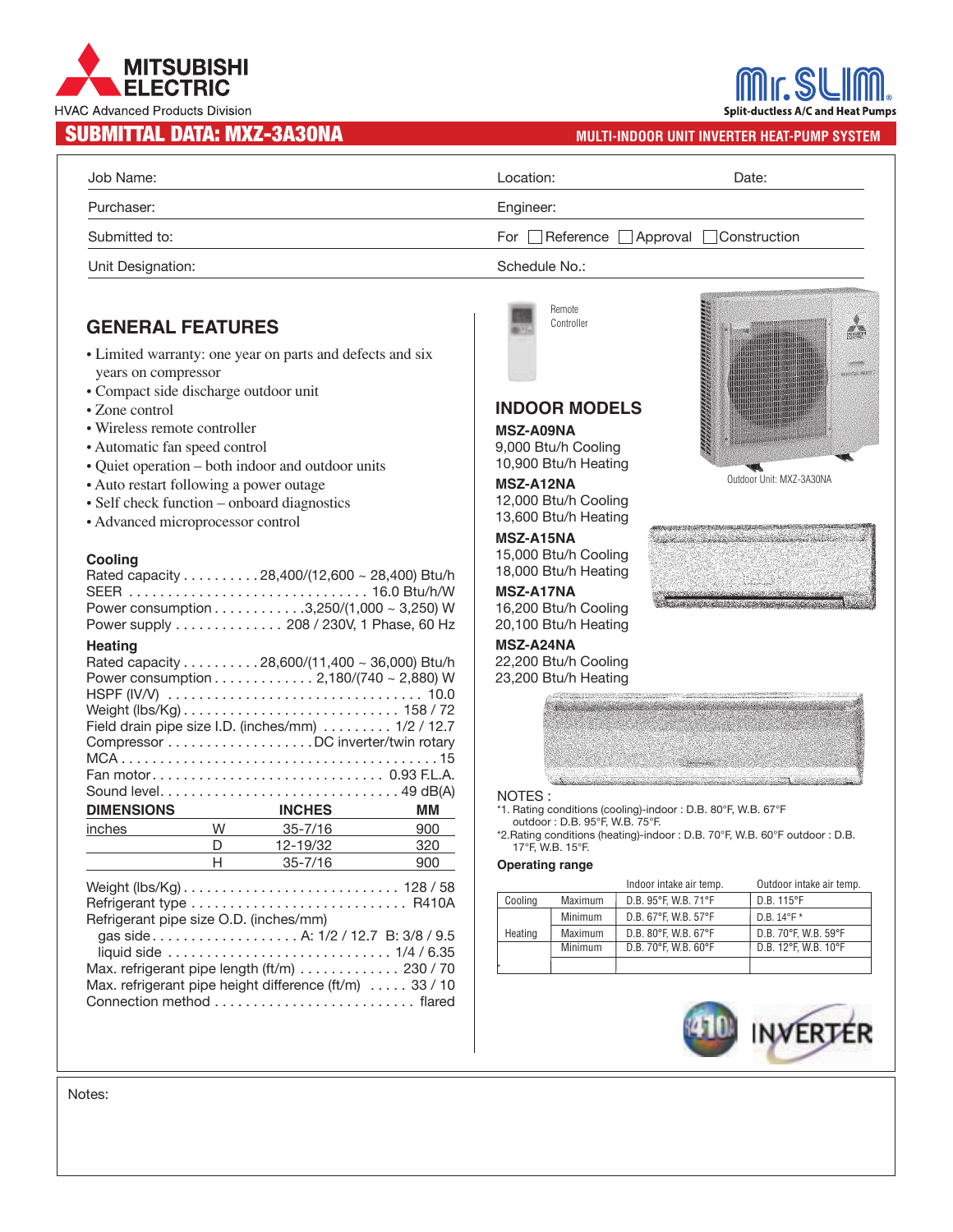# COOLING: MXZ-3A30NA

| Indoor units        | Cooling capacity (BTU/h)      |                |                        | Power consumption      | Current              |       | Power |        |  |
|---------------------|-------------------------------|----------------|------------------------|------------------------|----------------------|-------|-------|--------|--|
| combination         | Unit A                        | Unit B         | Unit C                 | Total                  | (W)                  | (A)   |       | factor |  |
|                     |                               |                |                        |                        |                      | 208V  | 230V  | (%)    |  |
| 09                  | 9,000                         |                |                        | 9,000                  | 800                  | 4.05  | 3.66  | 95     |  |
|                     |                               |                |                        | $(7,200 \sim 9,000)$   | $(650 - 800)$        |       |       |        |  |
| 12                  | 12,000                        |                |                        | 12,000                 | 1,000                | 5.06  | 4.58  | 95     |  |
|                     |                               |                |                        | $(7,200 \sim 12,000)$  | $(650 - 1,000)$      |       |       |        |  |
| 15                  | 15,000                        |                |                        | 15,000                 | 1,320                | 6.68  | 6.04  | 95     |  |
|                     |                               |                |                        | $(7,200 \sim 15,000)$  | $(650 - 1,320)$      |       |       |        |  |
| 17                  | 16,200                        |                |                        | 16,200                 | 1,480                | 7.49  | 6.77  | 95     |  |
|                     |                               |                |                        | $(7,200 \sim 16,200)$  | $(650 - 1,480)$      |       |       |        |  |
| 24                  | 22,000                        |                |                        | 22,000                 | 2,220                | 11.13 | 10.07 |        |  |
|                     |                               |                |                        | $(7,200 \sim 22,000)$  | $(650 - 2,200)$      |       |       | 95     |  |
|                     |                               |                |                        | 18,000                 | 1,800                |       |       |        |  |
| $09 + 09$           | 9,000                         | 9,000          |                        | $(12,000 \sim 18,000)$ | $(920 \sim 1,800)$   | 8.92  | 8.07  | 97     |  |
|                     |                               |                |                        | 21,000                 | 2,000                |       |       | 97     |  |
| $09 + 12$           | 9,000                         | 12,000         |                        | $(12,000 \sim 21,000)$ | $(920 \sim 2,000)$   | 9.91  | 8.96  |        |  |
|                     |                               |                |                        | 24,000                 | 2,500                |       | 11.21 | 97     |  |
| $09 + 15$           | 9,000                         | 15,000         |                        | $(12,000 \sim 24,000)$ | $(920 - 2,500)$      | 12.39 |       |        |  |
|                     |                               | 16,200         |                        | 25,200                 | 2,700                | 13.38 | 12.10 | 97     |  |
|                     | $09 + 17$<br>9,000            |                |                        | $(12,000 \sim 25,200)$ | $(920 - 2,700)$      |       |       |        |  |
|                     |                               |                |                        | 28,000                 | 3,200                |       |       |        |  |
| $09 + 24$           | 7,600                         | 20,400         |                        | $(12,000 \sim 28,000)$ | $(920 \sim 3,200)$   | 15.86 | 14.34 | 97     |  |
|                     |                               |                |                        |                        | 24,000               | 2,500 |       |        |  |
| $12 + 12$           | 12,000                        | 12,000         |                        | $(12,000 \sim 24,000)$ | $(920 \sim 2,500)$   | 12.39 | 11.21 | 97     |  |
|                     |                               |                |                        | 26,000                 | 2,800                |       |       |        |  |
| $12 + 15$           | 11,500                        | 14,500         |                        | $(12,000 \sim 26,000)$ | $(920 - 2,800)$      | 13.88 | 12.55 | 97     |  |
|                     | $12 + 17$<br>10,800<br>15,200 |                |                        | 26,000                 | 2,800                | 13.88 | 12.55 | 97     |  |
|                     |                               |                |                        | $(12,000 \sim 26,000)$ | $(920 - 2,800)$      |       |       |        |  |
|                     |                               |                |                        | 26,000                 | 2,800                |       |       |        |  |
| $15 + 15$           | 13,000                        | 13,000         |                        | $(12,000 \sim 26,000)$ | $(920 \sim 2,800)$   | 13.88 | 12.55 | 97     |  |
|                     |                               |                |                        | 26,000                 | 2,800                |       |       |        |  |
| $15 + 17$<br>12,200 | 13,800                        |                | $(12,000 \sim 26,000)$ | $(920 \sim 2,800)$     | 13.88                | 12.55 | 97    |        |  |
|                     |                               |                |                        | 26,000                 | 2,800                |       |       |        |  |
| $17 + 17$<br>13,000 | 13,000                        |                | $(12,000 \sim 26,000)$ | $(920 \sim 2,800)$     | 13.88                | 12.55 | 97    |        |  |
| 9,000<br>$09+09+09$ |                               |                | 27,000                 | 2,860                  |                      |       |       |        |  |
|                     |                               | 9,000          | 9,000                  | $(12,600 \sim 27,000)$ | $(1,000 - 2,850)$    | 14.18 | 12.82 | 97     |  |
|                     |                               |                | 11,400                 | 28,400                 | 3,250                | 16.11 |       | 97     |  |
| $09+09+12$          |                               | 8,500<br>8,500 |                        | $(12,600 \sim 28,400)$ | $(1,000 - 3,250)$    |       | 14.57 |        |  |
|                     |                               |                |                        | 28,400                 | 3,250                |       |       |        |  |
| $09+09+15$          | 7,750                         | 7,750          | 12,900                 | $(12,600 \sim 28,400)$ | $(1,000 \sim 3,250)$ | 16.11 | 14.57 | 97     |  |
|                     | 7,300<br>7,300                |                | 28,400                 | 3,250                  |                      |       |       |        |  |
| $09+09+17$          |                               |                | 13,800                 | $(12,600 \sim 28,400)$ | $(1,000 - 3,250)$    | 16.11 | 14.57 | 97     |  |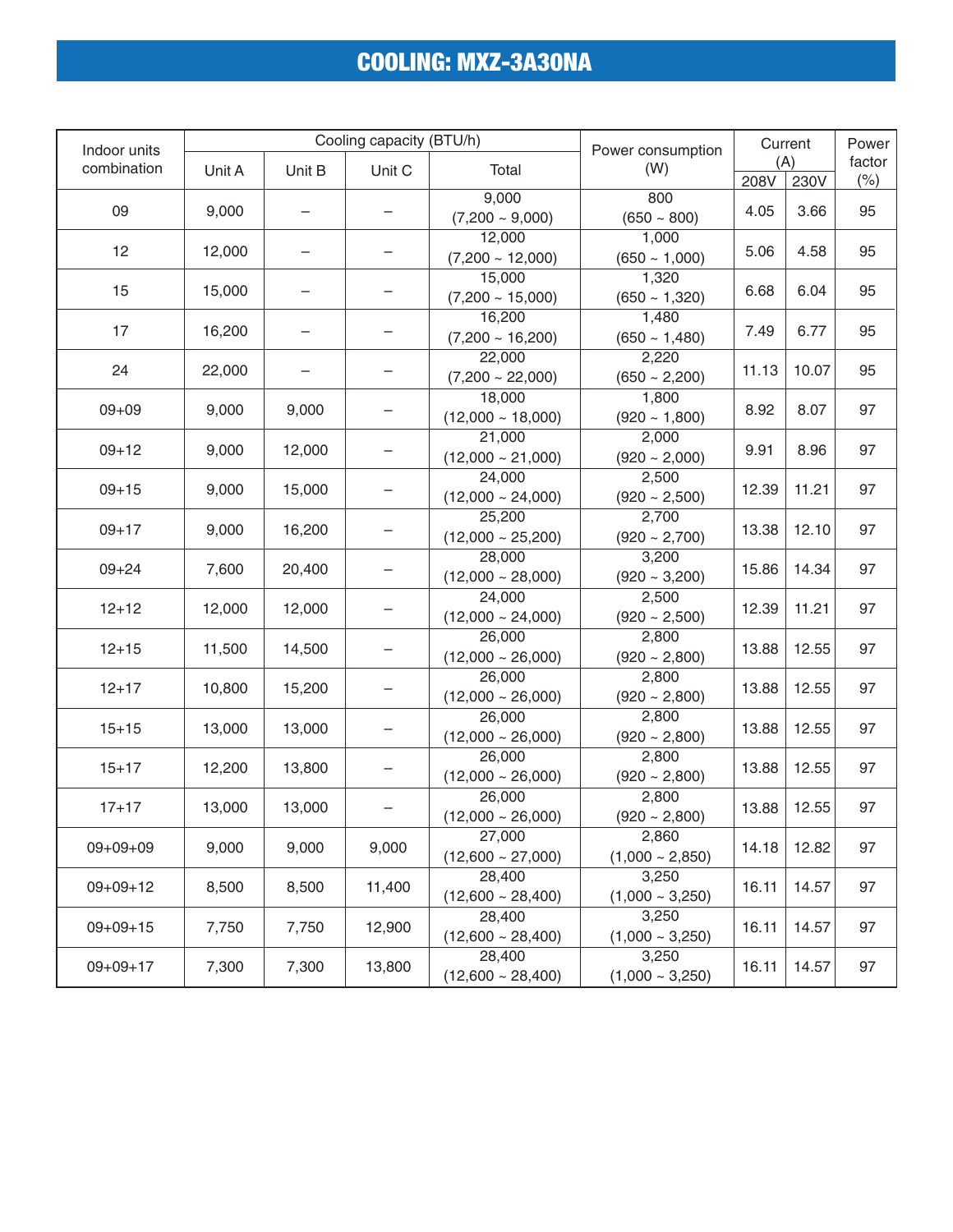# HEATING: MXZ-3A30NA

| Indoor units            | Heating capacity (BTU/h) |                          |                        | Power consumption               | Current                     |       | Power |        |
|-------------------------|--------------------------|--------------------------|------------------------|---------------------------------|-----------------------------|-------|-------|--------|
| combination             |                          | Unit A<br>Unit B         |                        | Total                           | (W)                         | (A)   |       | factor |
|                         |                          |                          | Unit C                 |                                 |                             | 208V  | 230V  | (% )   |
| 09                      | 10,900                   |                          |                        | 10,900                          | 1,100                       | 5.57  | 5.03  | 95     |
|                         |                          |                          |                        | $(8,600 \sim 15,400)$<br>13,600 | $(780 - 1,520)$<br>1,380    |       |       |        |
| 12                      | 13,600                   | $\overline{\phantom{0}}$ |                        | $(8,600 \sim 16,400)$           | $(780 - 1,600)$             | 6.98  | 6.32  | 95     |
|                         |                          |                          |                        | 18,000                          | 1,940                       |       |       |        |
| 15                      | 18,000                   |                          |                        | $(8,600 \sim 21,100)$           | $(780 \sim 2,280)$          | 9.82  | 8.88  | 95     |
|                         |                          |                          |                        | 20,100                          | 2,240                       |       |       |        |
| 17                      | 20,100                   |                          |                        | $(8,600 \sim 21,500)$           | $(780 \sim 2,300)$          | 11.34 | 10.25 | 95     |
|                         |                          |                          |                        | 23,200                          | 2,520                       | 12.75 |       |        |
| 24                      | 23,200                   |                          |                        | $(8,600 \sim 27,800)$           | $(780 - 3,000)$             |       | 11.53 | 95     |
|                         | 10,900                   |                          |                        | 21,800                          | 1,700                       |       |       |        |
| $09 + 09$               |                          | 10,900                   |                        | $(11,000 \sim 31,000)$          | $(740 - 2,560)$             | 8.43  | 7.62  | 97     |
| $09 + 12$               | 10,900                   | 13,600                   |                        | 24,500                          | 1,980                       | 9.81  | 8.87  | 97     |
|                         |                          |                          |                        | $(11,000 \sim 33,000)$          | $(740 \sim 2,800)$          |       |       |        |
| $09 + 15$               | 10,100                   | 16,900                   |                        | 27,000                          | 2,200                       | 10.90 | 9.86  | 97     |
|                         |                          |                          |                        | $(11,000 \sim 35,000)$          | $(740 \sim 2,920)$          |       |       |        |
| $09 + 17$               | 9,300                    | 17,700                   |                        | 27,000                          | 2,200                       | 10.90 | 9.86  | 97     |
|                         |                          |                          |                        | $(11,000 - 35,000)$             | $(740 \sim 2,920)$          |       |       |        |
| $09 + 24$               | 7,300                    | 19,700                   |                        | 27,000                          | 1,980                       | 9.81  | 8.87  | 97     |
|                         |                          |                          |                        | $(11,000 \sim 35,000)$          | $(740 \sim 2,740)$          |       |       |        |
| $12 + 12$               | 13,500                   | 13,500                   |                        | 27,000                          | 2,200                       | 10.90 | 9.86  | 97     |
|                         |                          |                          |                        | $(11,000 - 35,000)$             | $(740 \sim 2,920)$          |       |       |        |
| $12 + 15$               | 12,000                   | 15,000                   |                        | 27,000                          | 2,160                       | 10.71 | 9.68  | 97     |
|                         |                          |                          |                        | $(11,000 - 35,000)$<br>27,000   | $(740 \sim 2,860)$<br>2,140 |       |       |        |
| $12 + 17$               | 11,200                   | 15,800                   |                        | $(11,000 - 35,000)$             | $(740 \sim 2,860)$          | 10.61 | 9.59  | 97     |
|                         |                          |                          |                        | 27,000                          | 2,120                       |       |       |        |
| $15 + 15$               | 13,500                   | 13,500                   |                        | $(11,000 - 35,000)$             | $(740 \sim 2,800)$          | 10.51 | 9.50  | 97     |
|                         |                          |                          |                        | 27,000                          | 2,110                       | 10.46 | 9.46  | 97     |
| 12,700<br>$15 + 17$     | 14,300                   | $(11,000 \sim 35,000)$   |                        | $(740 \sim 2,800)$              |                             |       |       |        |
|                         |                          |                          |                        | 27,000                          | 2,100                       |       |       |        |
| 13,500<br>$17 + 17$     | 13,500                   |                          | $(11,000 \sim 35,000)$ | $(740 \sim 2,800)$              | 10.41                       | 9.41  | 97    |        |
| 9,500<br>$09 + 09 + 09$ |                          |                          | 28,500                 | 2,180                           |                             |       |       |        |
|                         |                          | 9,500                    | 9,500                  | $(11,400 \sim 36,000)$          | $(740 - 2,880)$             | 10.80 | 9.77  | 97     |
| 8,600<br>$09+09+12$     |                          |                          | 28,600                 | 2,180                           |                             |       |       |        |
|                         |                          | 8,600                    | 11,400                 | $(11,400 \sim 36,000)$          | $(740 - 2,880)$             | 10.80 | 9.77  | 97     |
| $09+09+15$              | 7,800                    |                          |                        | 28,600                          | 2,180                       | 10.80 | 9.77  | 97     |
|                         |                          | 7,800                    | 13,000                 | $(11,400 \sim 36,000)$          | $(740 - 2,880)$             |       |       |        |
|                         | 7,350                    |                          |                        | 28,600                          | 2,180                       | 10.80 | 9.77  | 97     |
| $09 + 09 + 17$          |                          | 7,350                    | 13,900                 | $(11,400 \sim 36,000)$          | $(740 - 2,880)$             |       |       |        |